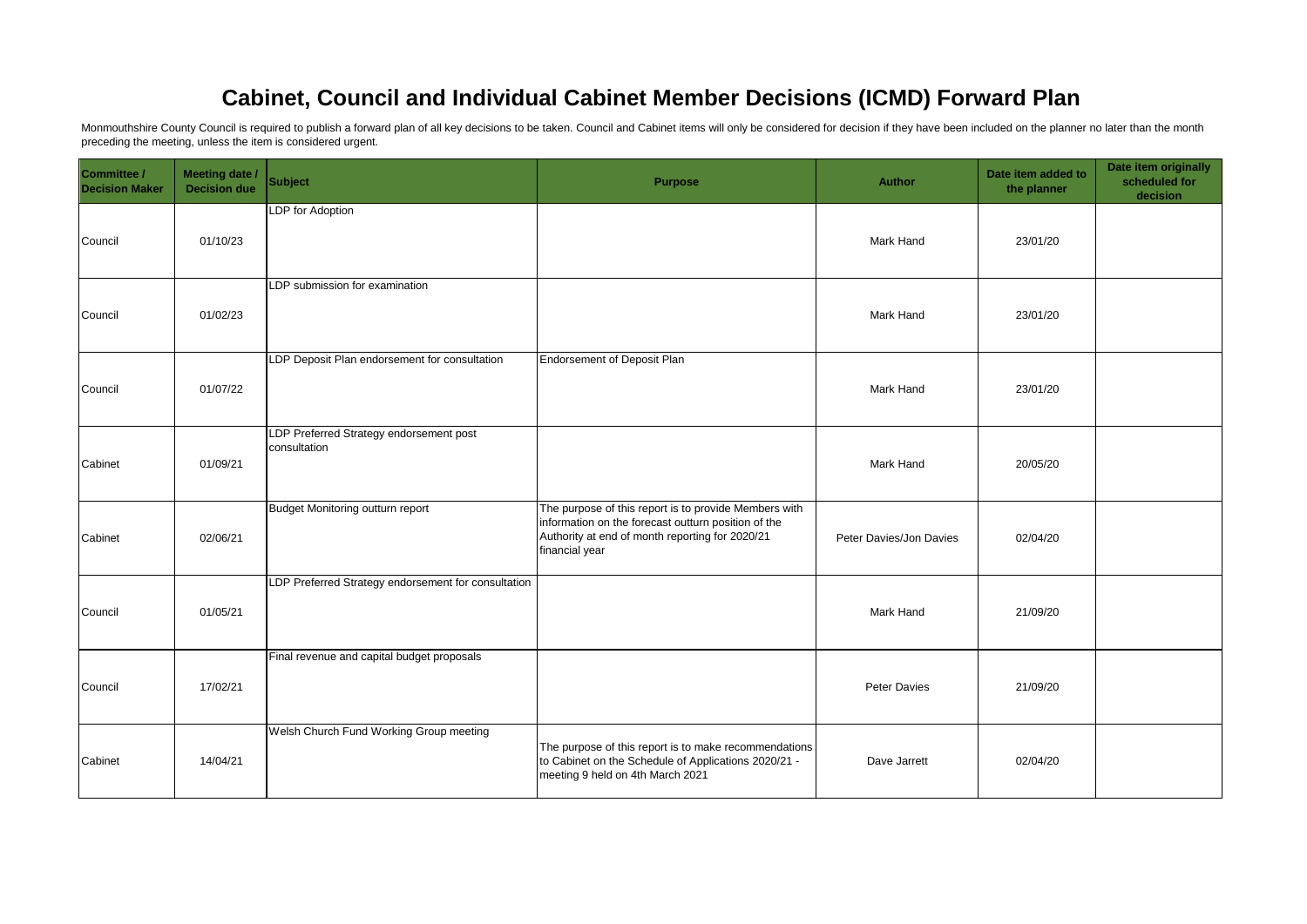|             |          | Council Tax Resolution Report                                                                                    |                                                                                                                                                       |                      |          |  |
|-------------|----------|------------------------------------------------------------------------------------------------------------------|-------------------------------------------------------------------------------------------------------------------------------------------------------|----------------------|----------|--|
| Council     | 04/03/21 |                                                                                                                  |                                                                                                                                                       | Ruth Donovan         | 02/04/20 |  |
| Cabinet     | 03/03/21 | Play Sufficiency Action Plan                                                                                     |                                                                                                                                                       | Mike Moran           | 14/10/20 |  |
| Cabinet     | 03/03/21 | •EAS Business Plan                                                                                               |                                                                                                                                                       | Sharon Randall Smith | 21/09/20 |  |
| Cabinet     | 03/02/21 | Abergavenny CRC (Racecourse Farm)                                                                                |                                                                                                                                                       | Mike Moran           | 14/10/20 |  |
| Cabinet     | 03/02/21 | Welsh Church Fund Working Group meeting                                                                          | The purpose of this report is to make recommendations<br>to Cabinet on the Schedule of Applications 2020/21 -<br>meeting 8 held on 14th January 2021  | Dave Jarrett         | 02/04/20 |  |
| ICMD        | 15/01/21 | Museum Service Collection Review                                                                                 | To propose the deaccessioning of and disposal actions<br>for the proposed items in line with Section 4 of the<br>Museums Association Disposal Toolkit | <b>Matthew Lewis</b> | 22/09/20 |  |
| Council     | 14/01/21 | <b>Council Tax Reduction Scheme</b>                                                                              |                                                                                                                                                       | Ruth Donovan         | 07/04/20 |  |
| Council     | 14/01/21 | Annual Safeguarding Report                                                                                       |                                                                                                                                                       | Jane Rodgers         | 21/09/20 |  |
| <b>ICMD</b> | 13/01/21 | SPG S106 Supplementary Planning Guidance                                                                         | To clarify how S106 contributions are calculated                                                                                                      | Mark Hand            | 01/05/19 |  |
| Cabinet     | 06/01/21 | Review of Monmouthshire's Destination Management   Purpose: to approve the revised Destination<br>Plan 2017-2020 | Development Plan                                                                                                                                      | <b>Matthew Lewis</b> | 22/09/20 |  |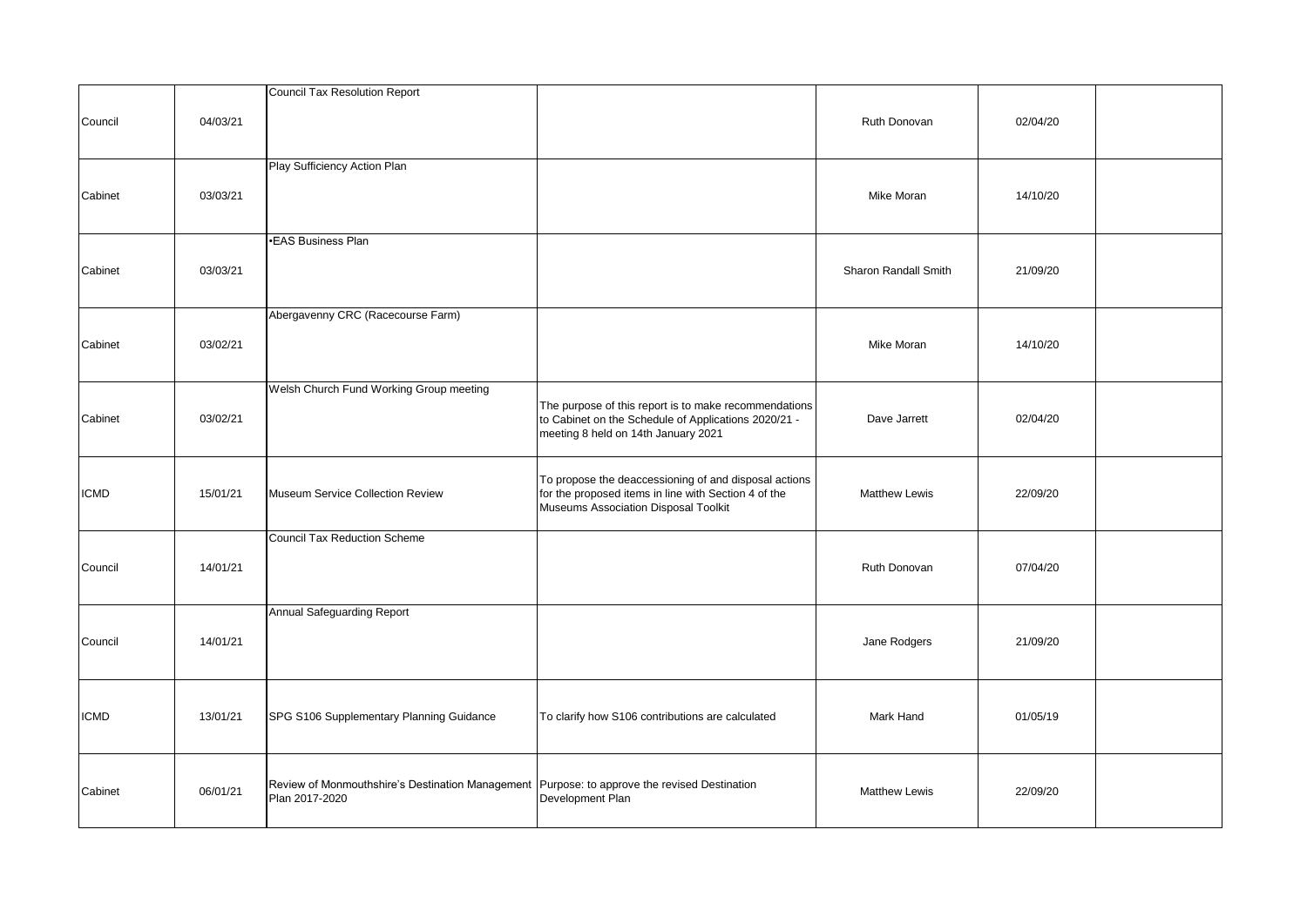| Cabinet     | 06/01/21 | Play Area Assessments and Future Play Area Policy                            | to advise members of play area assessments carried<br>out last year and suggest a rationalisation of provision                                                                                                                            | <b>Matthew Lewis</b> | 22/09/20 |  |
|-------------|----------|------------------------------------------------------------------------------|-------------------------------------------------------------------------------------------------------------------------------------------------------------------------------------------------------------------------------------------|----------------------|----------|--|
| ICMD        | 23/12/20 | Museum object disposal                                                       |                                                                                                                                                                                                                                           | Rachael Rogers       | 30/10/20 |  |
| ICMD        | 23/12/20 | Wye Valley AONB Management Plan 2020-2025                                    | To approve the review of the Wye Valley AONB<br>Management Plan 2020-2025                                                                                                                                                                 | <b>Matthew Lewis</b> | 22/09/20 |  |
| Cabinet     | 16/12/20 | *Draft revenue and capital budget proposals for<br>consultation              |                                                                                                                                                                                                                                           | Peter Davies         | 21/09/20 |  |
| Cabinet     | 16/12/20 | Welsh Church Fund Working Group meeting                                      | The purpose of this report is to make recommendations<br>to Cabinet on the Schedule of Applications 2020/21 -<br>meeting 7 held on 3rd December 2020                                                                                      | Dave Jarrett         | 02/04/20 |  |
| <b>IMCD</b> | 09/12/20 | Council Tax base and associated matters                                      | To agree the Council Tax Base figure for submission to<br>the Welsh Government, together with the collection<br>rate to be applied for 2021/22 and to make other<br>necessary related statutory decisions                                 | Ruth Donovan         | 02/04/20 |  |
| Council     | 03/12/20 | Corporate Joint Committee: Consultation Response'                            | To discuss and endorse a council response to<br>consultation about draft regulations which will create<br>four regional Corporate Joint Committees. These are a<br>statutory mechanism for regional collaboration by local<br>government. | Matt Gatehouse       | 16/10/20 |  |
| Council     | 03/12/20 | <b>Updated Asset Investment Policy</b>                                       |                                                                                                                                                                                                                                           | Peter Davies         | 21/09/20 |  |
| Council     | 03/12/20 | Statutory Director of Social Services annual report                          |                                                                                                                                                                                                                                           | Julie Boothroyd      | 14/08/20 |  |
| Cabinet     | 02/12/20 | Growth Options to Cabinet for endorsement for non-<br>statutory consultation |                                                                                                                                                                                                                                           | Mark Hand            | 21/09/20 |  |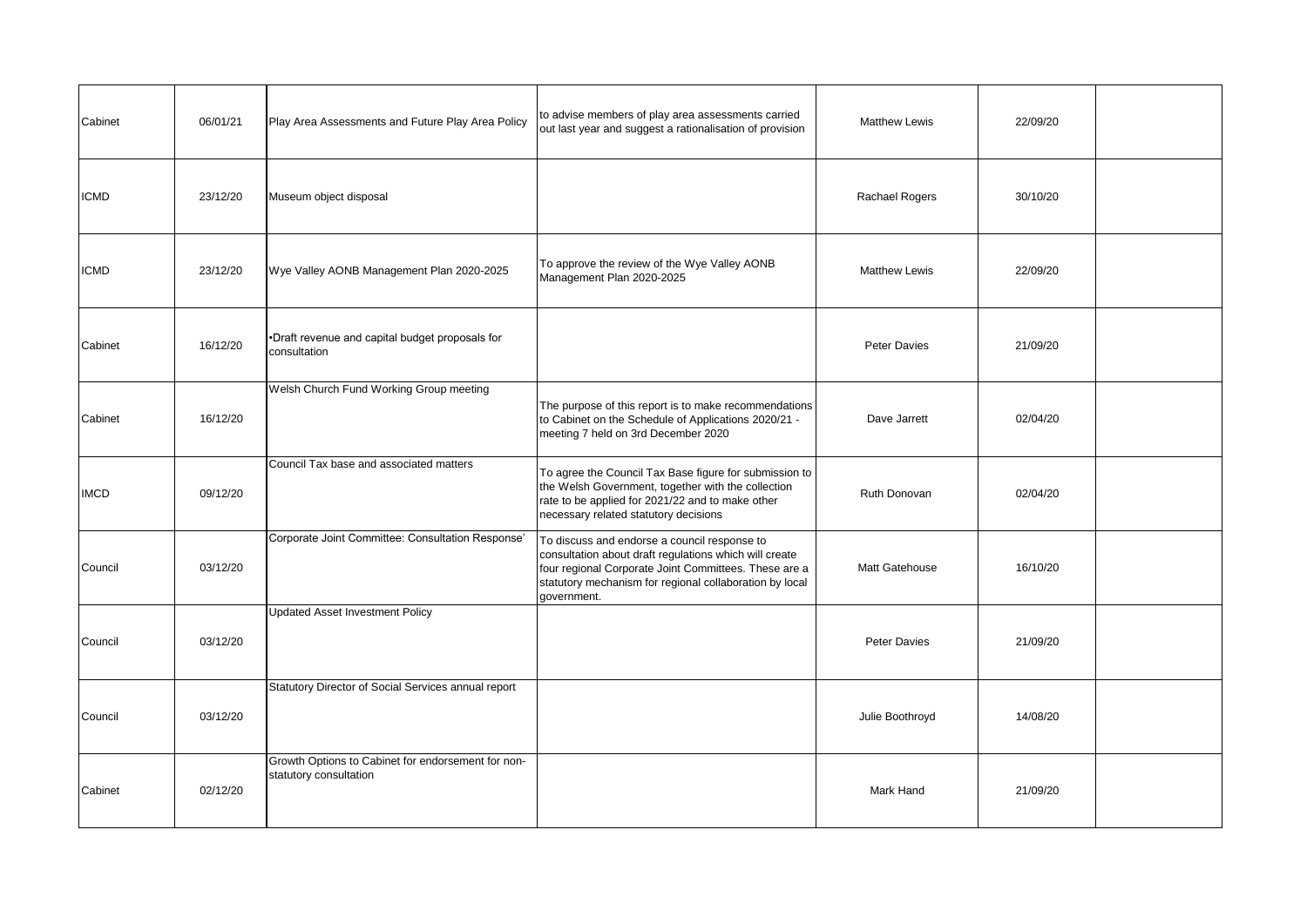|         |          | Social Justice Strategy Update                                            |                                                                                                                                                                                    |                         |          |  |
|---------|----------|---------------------------------------------------------------------------|------------------------------------------------------------------------------------------------------------------------------------------------------------------------------------|-------------------------|----------|--|
| Cabinet | 02/12/20 |                                                                           |                                                                                                                                                                                    | Cath Fallon             | 17/09/20 |  |
| Cabinet | 02/12/20 | Proposal to pause work on a proposed Development<br>Company               |                                                                                                                                                                                    | Deb Hill Howells        | 21/10/20 |  |
| Cabinet | 02/12/20 | Review of school places in Caldicot town                                  |                                                                                                                                                                                    | Matthew Jones           | 21/10/20 |  |
| Cabinet | 02/12/20 | Budget Monitoring Report - month 7 (period 2)                             | The purpose of this report is to provide Members with<br>information on the forecast outturn position of the<br>Authority at end of month reporting for 2020/21<br>financial year. | Peter Davies/Jon Davies | 02/04/20 |  |
| Cabinet | 02/12/20 | <b>RIPA Policy</b>                                                        |                                                                                                                                                                                    | <b>Matt Phillips</b>    | 21/10/20 |  |
| Cabinet | 02/12/20 | Clydach Ironworks Enhancement Scheme<br>Revision/S106 Funding, Cae Meldon |                                                                                                                                                                                    | <b>Matthew Lewis</b>    | 22/09/20 |  |
| Cabinet | 02/12/20 | Land at Bencroft Lane, Knollbury                                          |                                                                                                                                                                                    | Mike Moran              | 26/08/20 |  |
| Cabinet | 02/12/20 | Local Housing Market Assessment Update                                    |                                                                                                                                                                                    | Mark Hand               | 04/11/20 |  |
| Cabinet | 02/12/20 | Longterm Homelessness Solutions                                           | Deferred from 2/9/20                                                                                                                                                               | Mark Hand               | 07:00    |  |
| Cabinet | 02/12/20 | Gypsy Traveller Accommodation Assessment 2020                             |                                                                                                                                                                                    | Mark Hand               | 23/06/20 |  |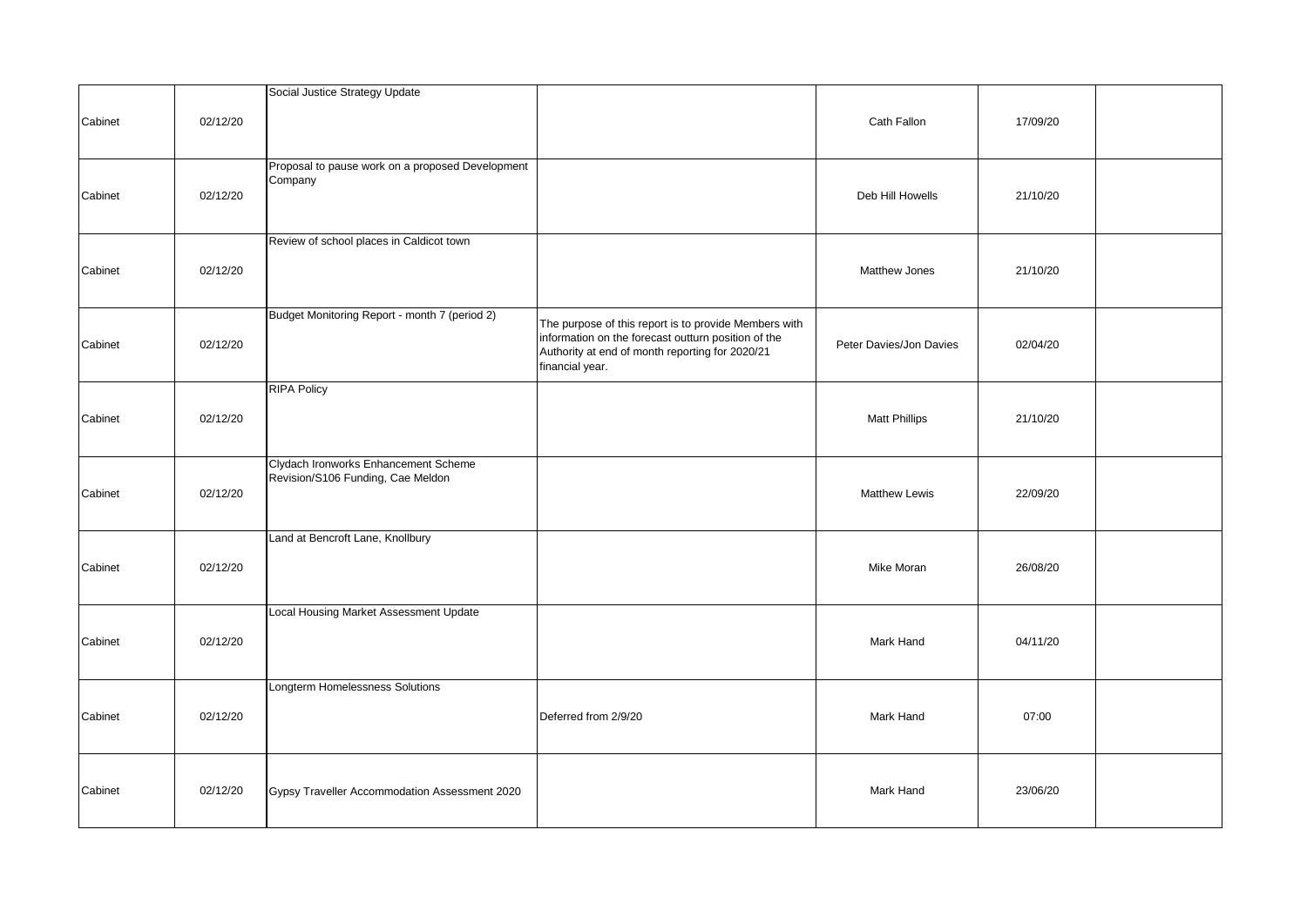| <b>ICMD</b> | 25/11/20 | Shire Hall/Monmouth Museum                                                         | Paul Jordan                                                                                                                                                      | <b>Matthew Lewis</b>        | deferred from 11/11 |  |
|-------------|----------|------------------------------------------------------------------------------------|------------------------------------------------------------------------------------------------------------------------------------------------------------------|-----------------------------|---------------------|--|
| <b>ICMD</b> | 25/11/20 | Homesearch Allocations Policy and Amendments                                       | INCLUDED ON 11/11 AGENDA                                                                                                                                         | Louise Corbett              | 22/10/20            |  |
| ICMD        | 11/11/20 | WELSH LANGUAGE COMMISSIONER'S<br>MONITORING WORK 2019-20                           |                                                                                                                                                                  | Matt Gatehouse              |                     |  |
| ICMD        | 11/11/20 | LDP Annual Monitoring Report and Annual<br>Performance Report for Planning Service |                                                                                                                                                                  | Rachel Lewis/Phil Thomas    | 19/10/20            |  |
| ICMD        | 11/11/20 | <b>Housing Register Review</b>                                                     |                                                                                                                                                                  | Mark Hand                   | 23/06/20            |  |
| Cabinet     | 04/11/20 | Outdoor Adventure Service                                                          |                                                                                                                                                                  | Marie Bartlett/Ian Saunders | 13/10/20            |  |
| Cabinet     | 04/11/20 | Public Service Ombudsman's annual letter                                           | To provide Cabinet with a copy of the Public Service<br>Ombudsman's annual letter to inform understanding of<br>the council's performance in handling complaints | Matt Gatehouse              | 09/09/20            |  |
| Cabinet     | 04/11/20 | Welsh Church Fund working group                                                    | The purpose of this report is to make recommendations<br>to Cabinet on the Schedule of Applications 2020/21 -<br>meeting 4 held on 22nd October 2020             | Dave Jarrett                | 02/04/20            |  |
| Cabinet     | 04/11/20 | Three Fields Site Magor - Lease Arrangements                                       |                                                                                                                                                                  | Mike Moran                  | 14/10/20            |  |
| Cabinet     | 04/11/20 | Coronavirus Strategic Aims: Progress and Next Steps                                | To provide an overview of progress against the<br>strategic aims set by Cabinet in July, and communicate<br>an updated version of the plan on a page             | Matt Gatehouse              | 26/08/20            |  |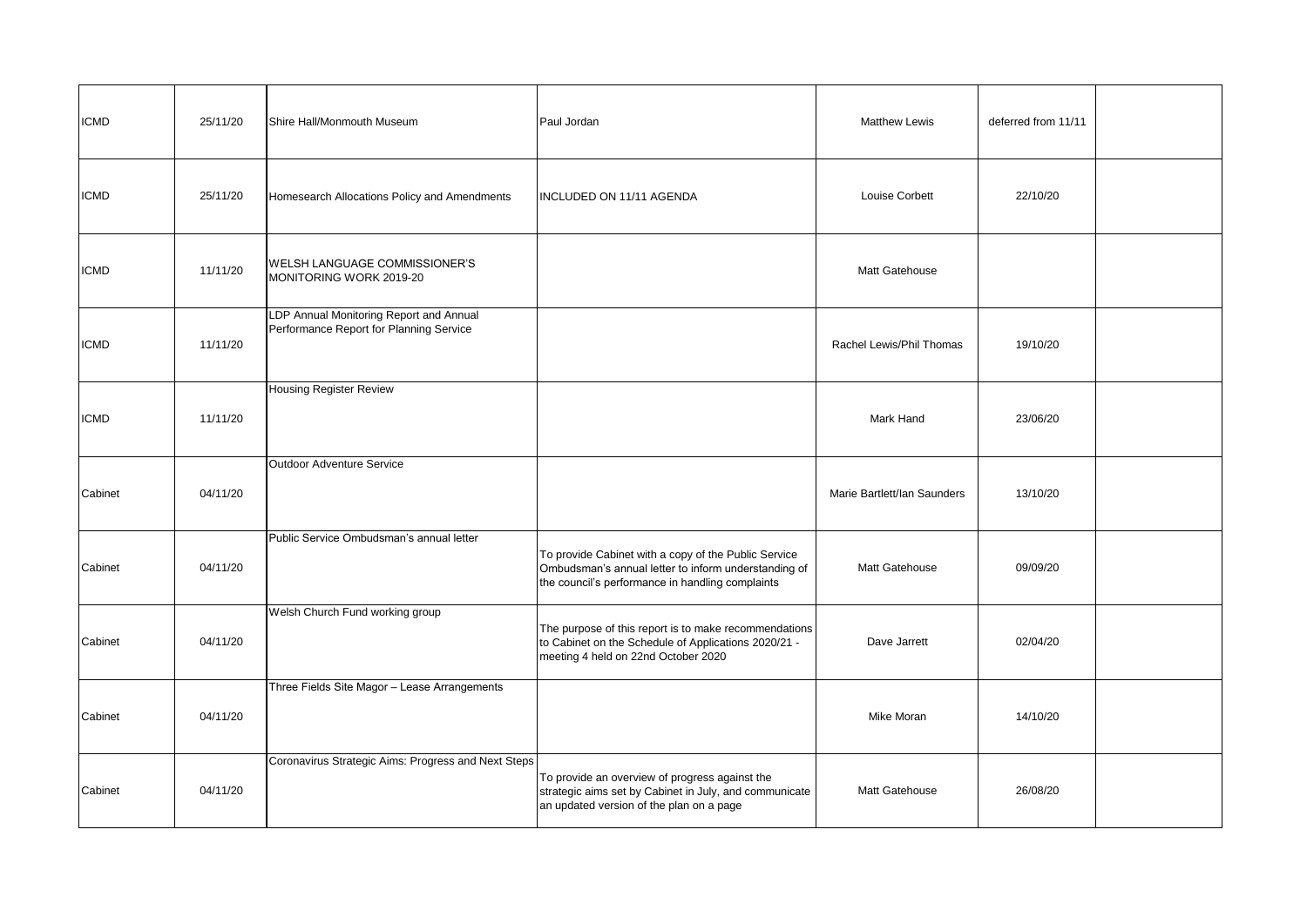| Cabinet     | 04/11/20 | Section 106 Funding - The Hill, Abergavenny                                                  |                                                                                                   | Mike Moran              | 20/02/19 |  |
|-------------|----------|----------------------------------------------------------------------------------------------|---------------------------------------------------------------------------------------------------|-------------------------|----------|--|
| Council     | 22/10/20 | Corporate Plan Annual Report 2019/20                                                         |                                                                                                   | <b>Richard Jones</b>    | 25/08/20 |  |
| Council     | 22/10/20 | MCC Audited Accounts (formal approval)                                                       | To notify Council of completed Audit process and<br>resultant accounts - To go to Audit Committee | Peter Davies/Jon Davies | 02/04/20 |  |
| Council     | 22/10/20 | ISA 260 report - MCC Accounts - attachment above                                             | Deferred from september                                                                           | Peter Davies/Jon Davies | 02/04/20 |  |
| Council     | 22/10/20 | Future Data Hall and Data Hosting Arrangements                                               |                                                                                                   | <b>Peter Davies</b>     | 16/09/20 |  |
| Council     | 22/10/20 | LDP revised Delivery Agreement including LDP<br>timetable and community involvement strategy |                                                                                                   | Craig O'Connor          | 03/07/20 |  |
| Cabinet     | 21/10/20 | Revenue and Capital Monitoring 2020/21 Forecast<br>Outturn Statement - Month 5               |                                                                                                   | <b>Peter Davies</b>     | 16/09/20 |  |
| Cabinet     | 21/10/20 | MTFP and Budget Process 2021/22 to 2024/25                                                   |                                                                                                   | <b>Peter Davies</b>     | 16/09/20 |  |
| Cabinet     | 21/10/20 | Review of Garden Waste Service                                                               |                                                                                                   | Laura Carter            | 23/07/20 |  |
| <b>ICMD</b> | 14/10/20 | PUBLIC TOILET PROVISION - GRANTS TO LOCAL<br>COUNCILS AND FUTURE PROVISION IN<br>ABERGAVENNY | DEFERRED                                                                                          | Roger Hoggins           | 25/09/20 |  |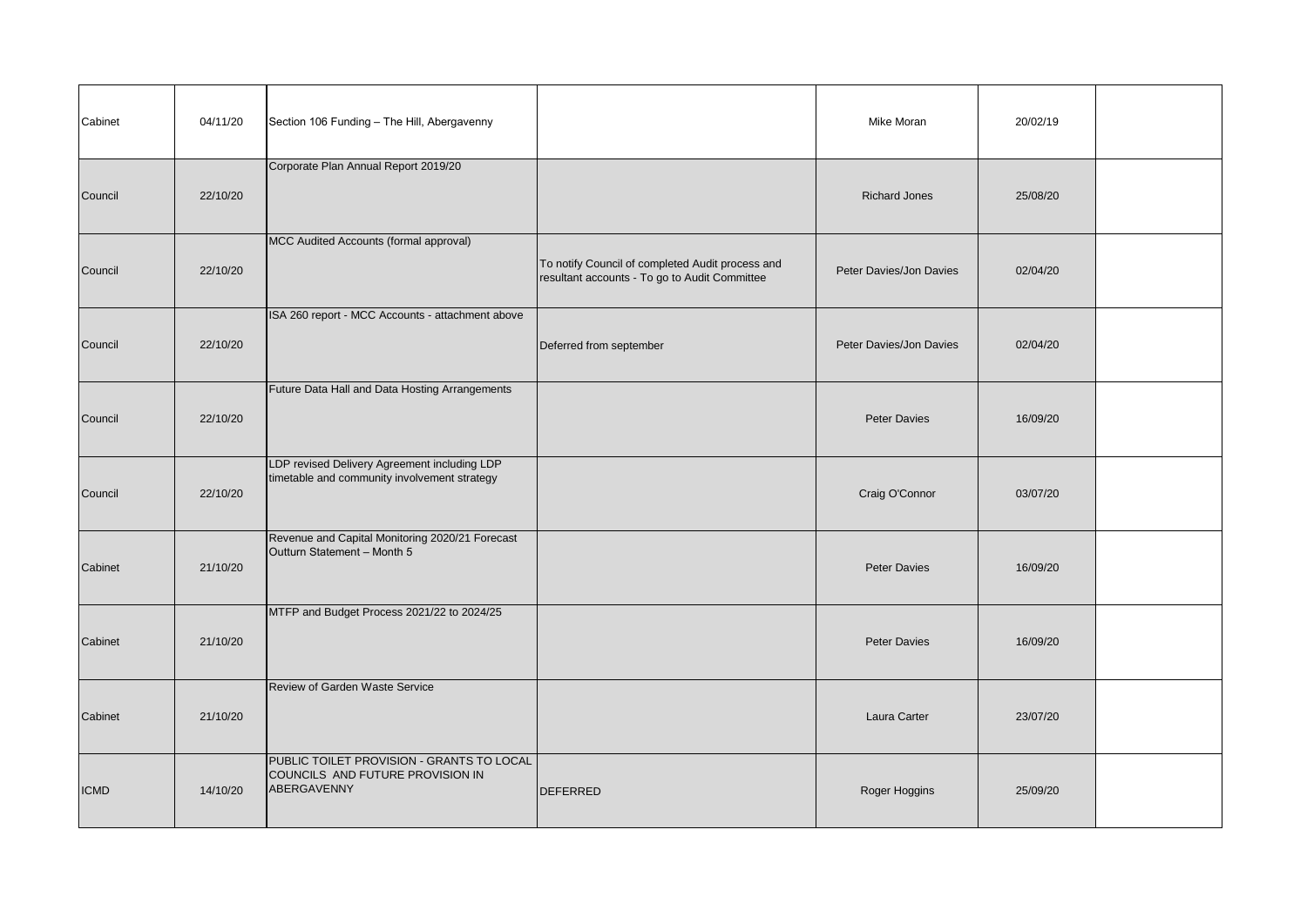| <b>ICMD</b> | 14/10/20 | Closure of Capita Gwent Consultancy and distribution<br>of Reserves             |                                                                                                                                                                                                 | Roger Hoggins       | 25/09/20 |  |
|-------------|----------|---------------------------------------------------------------------------------|-------------------------------------------------------------------------------------------------------------------------------------------------------------------------------------------------|---------------------|----------|--|
| <b>ICMD</b> | 14/10/20 | Extension of PSPO                                                               | To seek approval to<br>extend three Public<br><b>Spaces Protection</b><br>Orders (PSPO) in<br>respect of Bailey Park,                                                                           | Andrew Mason        | 23/09/20 |  |
| Cabinet     | 07/10/20 | Future Data Hall and Data Hosting Arrangements                                  |                                                                                                                                                                                                 | <b>Peter Davies</b> | 16/09/20 |  |
| Cabinet     | 07/10/20 | Welsh Church Fund Working Group                                                 | The purpose of this report is to make recommendations<br>to Cabinet on the Schedule of Applications 2020/21 -<br>meeting 2 held on 28th July 2020 and meeting 3 held<br>on 10th September 2020. | Dave Jarrett        | 02/04/20 |  |
| Cabinet     | 07/10/20 | Future Provision of HWRCs including the closure of<br>Usk recycling centre      |                                                                                                                                                                                                 | Carl Touhig         | 14/09/20 |  |
| <b>ICMD</b> | 23/09/20 | SCM Collaboration with TCBC Heritage Services                                   |                                                                                                                                                                                                 | Amy Longford        | 24/08/20 |  |
| <b>ICMD</b> | 23/09/20 | SCM Collaboration with TCBC Heritage Services                                   |                                                                                                                                                                                                 | Amy Longford        | 24/08/20 |  |
| Council     | 10/09/20 | Audit Committee Annual Report                                                   |                                                                                                                                                                                                 | Philip White        | 11/08/20 |  |
| Cabinet     | 29/07/20 | Digital Infrastructure Action Plan                                              |                                                                                                                                                                                                 | Cath Fallon         | 08/07/20 |  |
| Cabinet     | 29/07/20 | 'Revenue and Capital Monitoring 2020/21 Forecast<br>Outturn Statement - Month 2 |                                                                                                                                                                                                 | Jonathan S Davies   | 12/06/20 |  |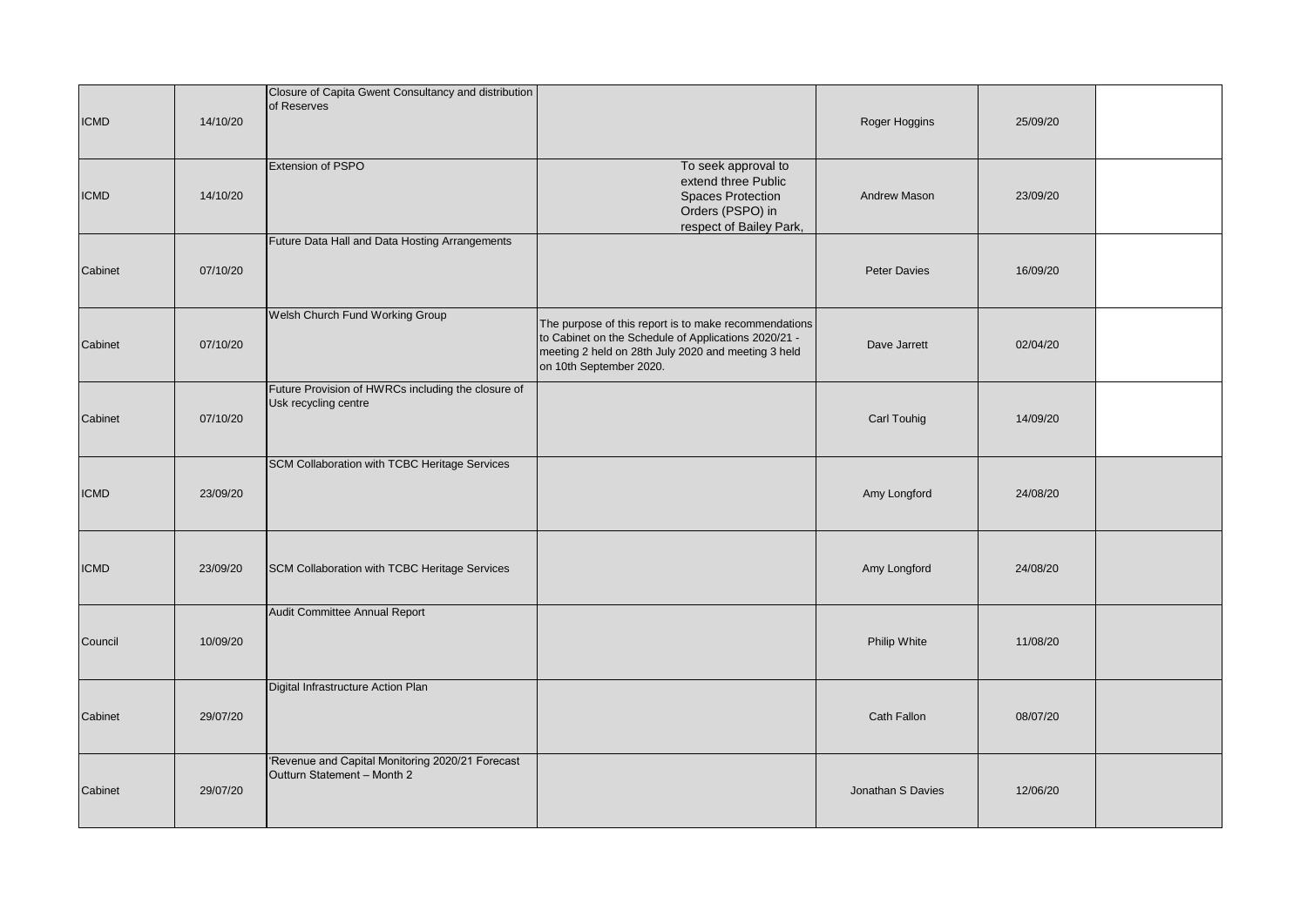| Cabinet     | 29/07/20 | Coronavirus Risk Management Update'                                               |                                                                                                                                                   | <b>Peter Davies</b>         | 10/07/20 |          |
|-------------|----------|-----------------------------------------------------------------------------------|---------------------------------------------------------------------------------------------------------------------------------------------------|-----------------------------|----------|----------|
| Cabinet     | 29/07/20 | Welsh Church Fund Working Group meeting                                           | The purpose of this report is to make recommendations<br>to Cabinet on the Schedule of Applications 2020/21 -<br>meeting 1 held on 30th June 2020 | Dave Jarrett                | 02/04/20 |          |
| Cabinet     | 29/07/20 | Outdoor Education - Service Update                                                |                                                                                                                                                   | <b>Marie Bartlett</b>       | 09/07/20 |          |
| Cabinet     | 29/07/20 | <b>Public Toilets</b>                                                             |                                                                                                                                                   |                             |          |          |
| Cabinet     | 29/07/20 | 5G Rural test bed                                                                 |                                                                                                                                                   | Cath Fallon/Frances O'Brien |          |          |
| Council     | 16/07/20 | Climate Emergency Update                                                          |                                                                                                                                                   | <b>Hazel Clatworthy</b>     | 10/06/20 |          |
| Council     | 16/07/20 | <b>CEx Report</b>                                                                 |                                                                                                                                                   | <b>Matt Phillips</b>        | 18/06/20 |          |
| Council     | 16/07/20 | Cabinet decision re Gilwern                                                       |                                                                                                                                                   | <b>Matt Phillips</b>        | 27/05/20 |          |
| <b>ICMD</b> | 08/07/20 | Archaeology Planning Advice                                                       | Adoption post-guidance                                                                                                                            | Mark Hand                   | 19/09/19 | Deferred |
| Cabinet     | 01/07/20 | COVID-19 Evaluation of Recovery Phase and<br>Establishing Aims for Response Stage |                                                                                                                                                   |                             | 17/06/20 |          |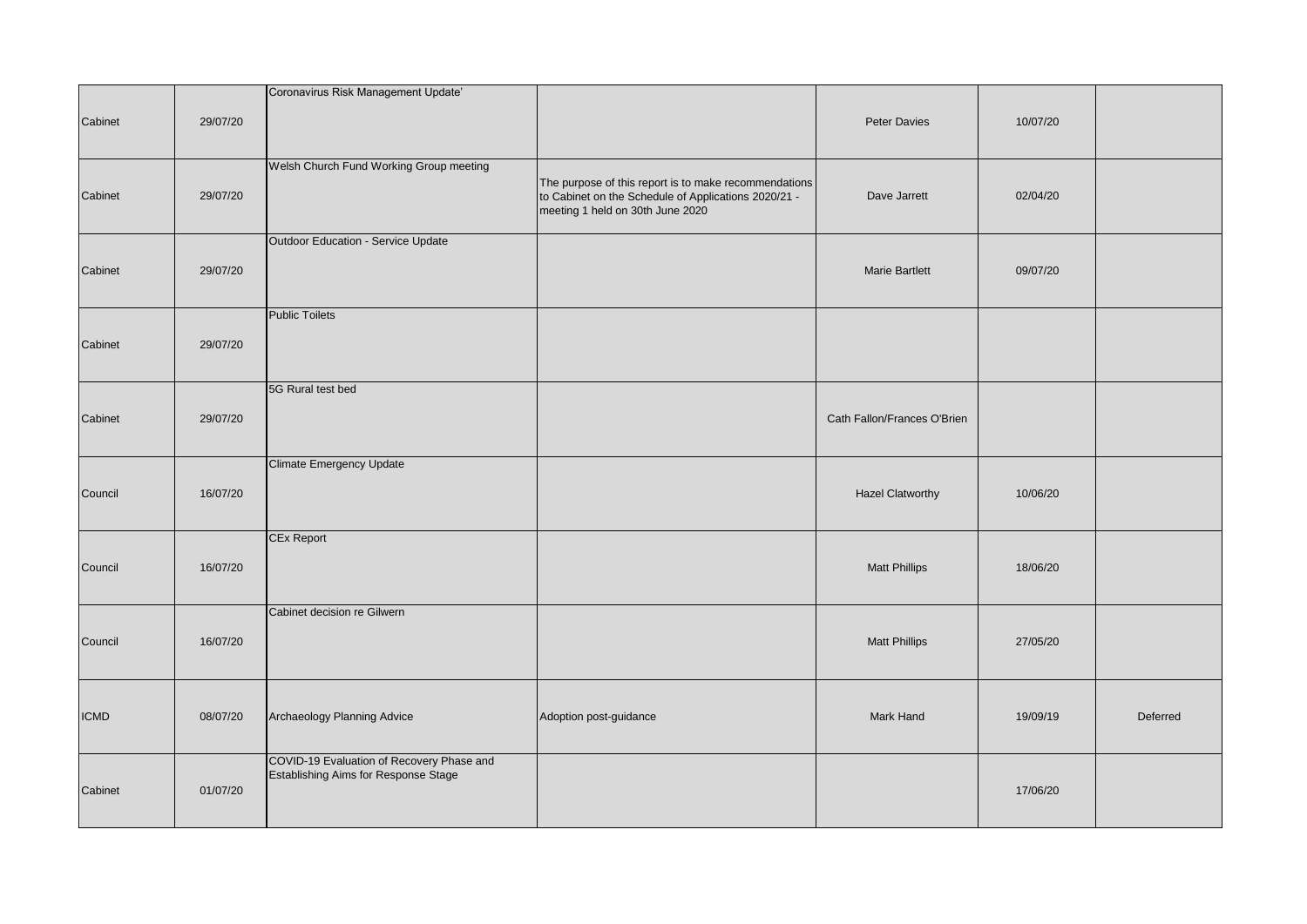| Cabinet | 01/07/20 | Home to School Transport Policy         | Deferred                                                                                               |                         | 20/05/20 |  |
|---------|----------|-----------------------------------------|--------------------------------------------------------------------------------------------------------|-------------------------|----------|--|
| Cabinet | 01/07/20 | Household Waste Recycling Centres       | Deferred                                                                                               |                         | 20/05/20 |  |
| Cabinet | 17/06/20 | Revenue and Capital Monitoring Outturn  | To provide Members with information on the outturn<br>position of the Authority for the financial year | Peter Davies/Jon Davies | 02/02/20 |  |
| Council | 04/06/20 | <b>Licensing Act Policy</b>             |                                                                                                        | Linda O'Gorman          |          |  |
| Council | 04/06/20 | Estyn Report                            |                                                                                                        | Will Mclean             |          |  |
| Council | 04/06/20 | Safeguarding Covid19 Position Statement |                                                                                                        | Julie Boothroyd         |          |  |
| Council | 04/06/20 | Chief Officer, CYP Annual Report'       |                                                                                                        | Will Mclean             | 11/03/20 |  |
| Council | 04/06/20 | Refit Programme                         |                                                                                                        | lan Hoccom              | 28/02/20 |  |
| Cabinet | 27/05/20 | Safeguarding                            |                                                                                                        | Julie Boothroyd         |          |  |
| Cabinet | 27/05/20 | <b>Active Travel and Town Centres</b>   |                                                                                                        | Paul Sullivan           |          |  |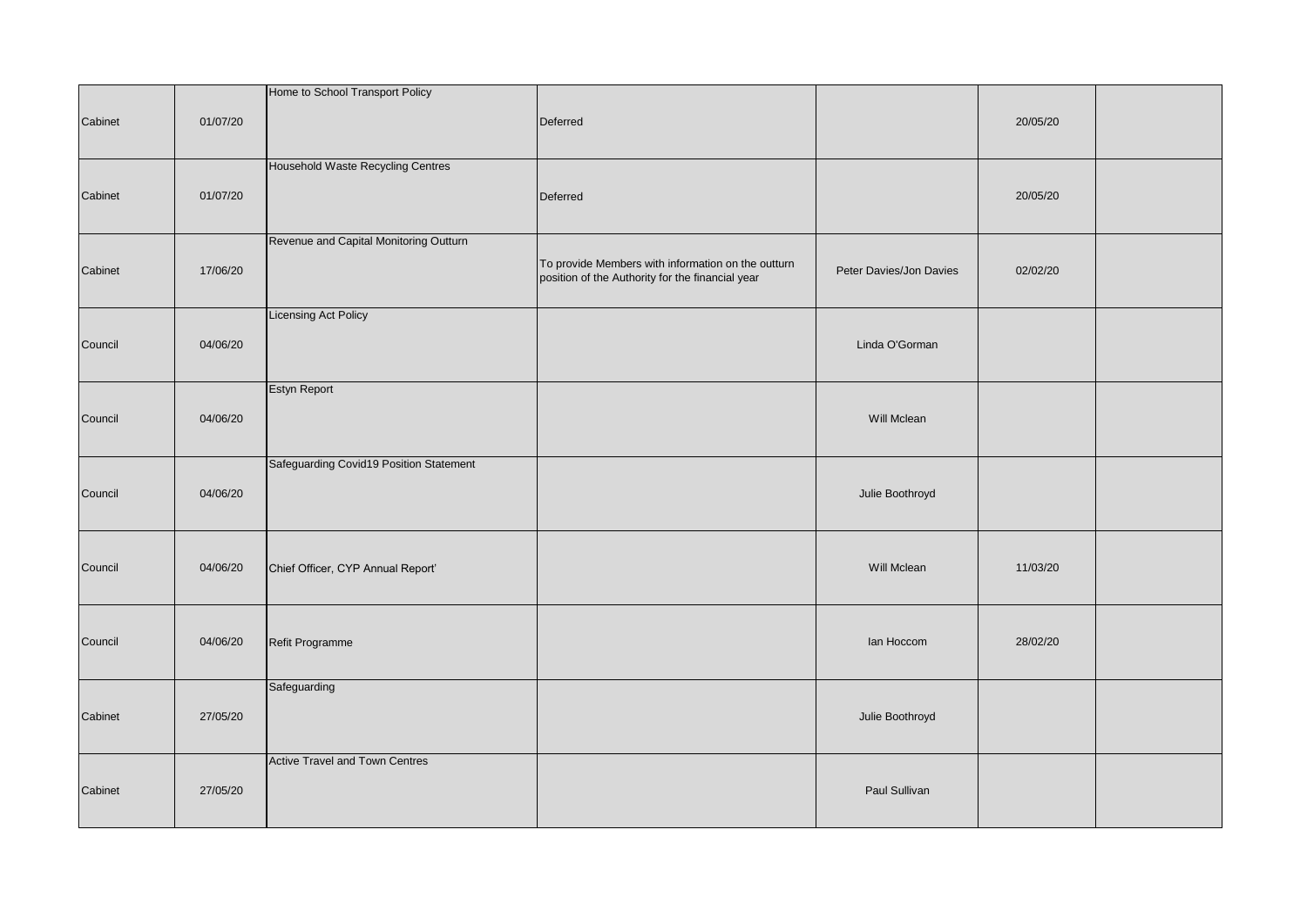| Council     | 14/05/20 | <b>Constitution Review</b>                                                  |                                                                                                                                                   | <b>Matt Phillips</b> | 14/08/19 |  |
|-------------|----------|-----------------------------------------------------------------------------|---------------------------------------------------------------------------------------------------------------------------------------------------|----------------------|----------|--|
| Cabinet     | 06/05/20 | Welsh Church Fund Working Group                                             | The purpose of this report is to make recommendations<br>to Cabinet on the Schedule of Applications 2020/21 -<br>meeting 1 held on 2nd April 2020 | Dave Jarrett         | 02/04/20 |  |
| <b>ICMD</b> | 08/04/20 | GUARANTEED INTERVIEWS FOR CARE<br><b>LEAVERS</b>                            |                                                                                                                                                   | Gareth James         | 23/03/20 |  |
| <b>ICMD</b> | 08/04/20 | Momouthshire Registration Service Collaborative<br><b>Working Agreement</b> |                                                                                                                                                   | Jennifer Walton      | 23/03/20 |  |
| Cabinet     | 01/04/20 | Staffing re-alignment: Community Hubs and Contact<br>Centre                 |                                                                                                                                                   | Matt Gatehouse       | 11/03/20 |  |
| Cabinet     | 01/04/20 | <b>EAS Business Plan</b>                                                    |                                                                                                                                                   | Will Mclean          | 04/03/20 |  |
| Cabinet     | 01/04/20 | Guaranteed Interview Scheme for Care Leavers                                |                                                                                                                                                   | <b>Gareth James</b>  | 28/02/20 |  |
| <b>ICMD</b> | 25/03/20 | Non Domestic Rates: High Street and Retail Rate<br>Relief 2020/21           | for approval of the adoption of a High Street and Retail<br>Rate Relief Scheme for 2020/21, in accordance with<br>Welsh Government guidance.      | Ruth Donovan         | 12/02/20 |  |
| <b>ICMD</b> | 25/03/20 | <b>Contract Extension</b>                                                   |                                                                                                                                                   | <b>Tracey Harry</b>  | 14/02/20 |  |
| Council     | 05/03/20 | Pay Policy                                                                  |                                                                                                                                                   | Sally Thomas         | 23/01/20 |  |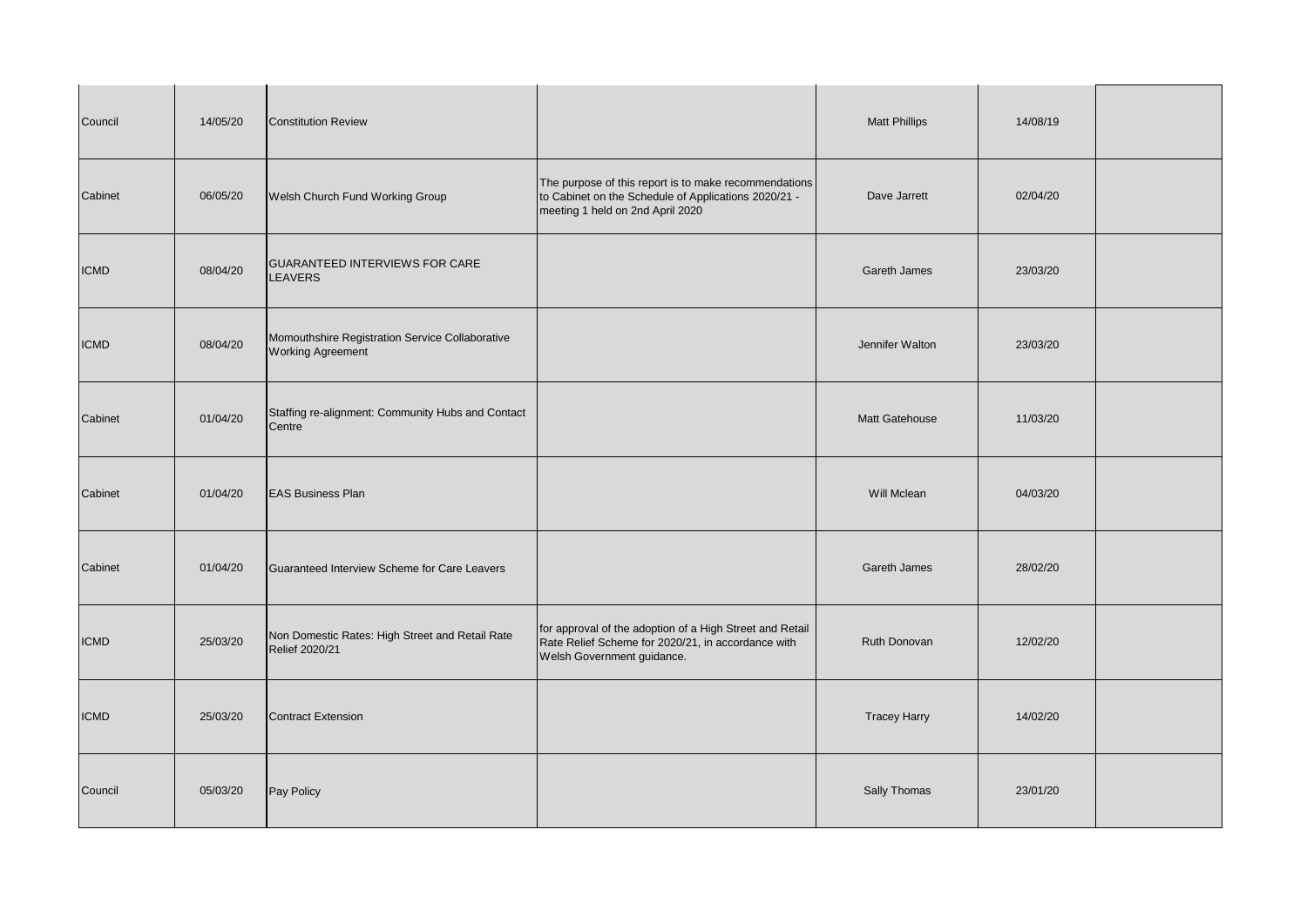| Council     | 05/03/20 | Annual Safeguarding Report                                                       |                                                                                                                                                                                                                                                                                                                        | Julie Boothroyd    | 06/02/20 |  |
|-------------|----------|----------------------------------------------------------------------------------|------------------------------------------------------------------------------------------------------------------------------------------------------------------------------------------------------------------------------------------------------------------------------------------------------------------------|--------------------|----------|--|
| Council     | 05/03/20 | <b>Strategic Equality Plan</b>                                                   |                                                                                                                                                                                                                                                                                                                        | Alan Burkitt       | 26/09/19 |  |
| Council     | 05/03/20 | LDP Preferred Strategy                                                           | Endorsement to consult on Preferred Strategy                                                                                                                                                                                                                                                                           | <b>Mark Hand</b>   | 23/01/20 |  |
| Council     | 05/03/20 | Council Tax Resolution                                                           | To set budget and Council Tax                                                                                                                                                                                                                                                                                          | Ruth Donovan       | 18/04/19 |  |
| Council     | 05/03/20 | Mid Term Review of the Corporate Plan                                            |                                                                                                                                                                                                                                                                                                                        | Matt Gatehouse     |          |  |
| Cabinet     | 04/03/20 | <b>Investment Committee</b>                                                      |                                                                                                                                                                                                                                                                                                                        | Peter Davies       | 13/02/20 |  |
| <b>ICMD</b> | 26/02/20 | CHARGING APPLICANTS FOR THE MONITORING<br>OF SECTION 106 AGREEMENTS              |                                                                                                                                                                                                                                                                                                                        | <b>Phil Thomas</b> | 06/02/20 |  |
| <b>ICMD</b> | 26/02/20 | Non Domestic Rates - Application for Hardship Relief                             |                                                                                                                                                                                                                                                                                                                        | Ruth Donovan       | 14/01/20 |  |
| Cabinet     | 19/02/20 | 2020/21 Education and Welsh Church Trust Funds<br>Investment and Fund Strategies | The purpose of this report is to present to Cabinet for<br>approval the 2020/21 Investment and Fund Strategy for<br>Trust Funds for which the Authority acts as sole or<br>custodian trustee for adoption and to approve the<br>2019/20 grant allocation to Local Authority beneficiaries<br>of the Welsh Church Fund. | Dave Jarrett       | 18/04/19 |  |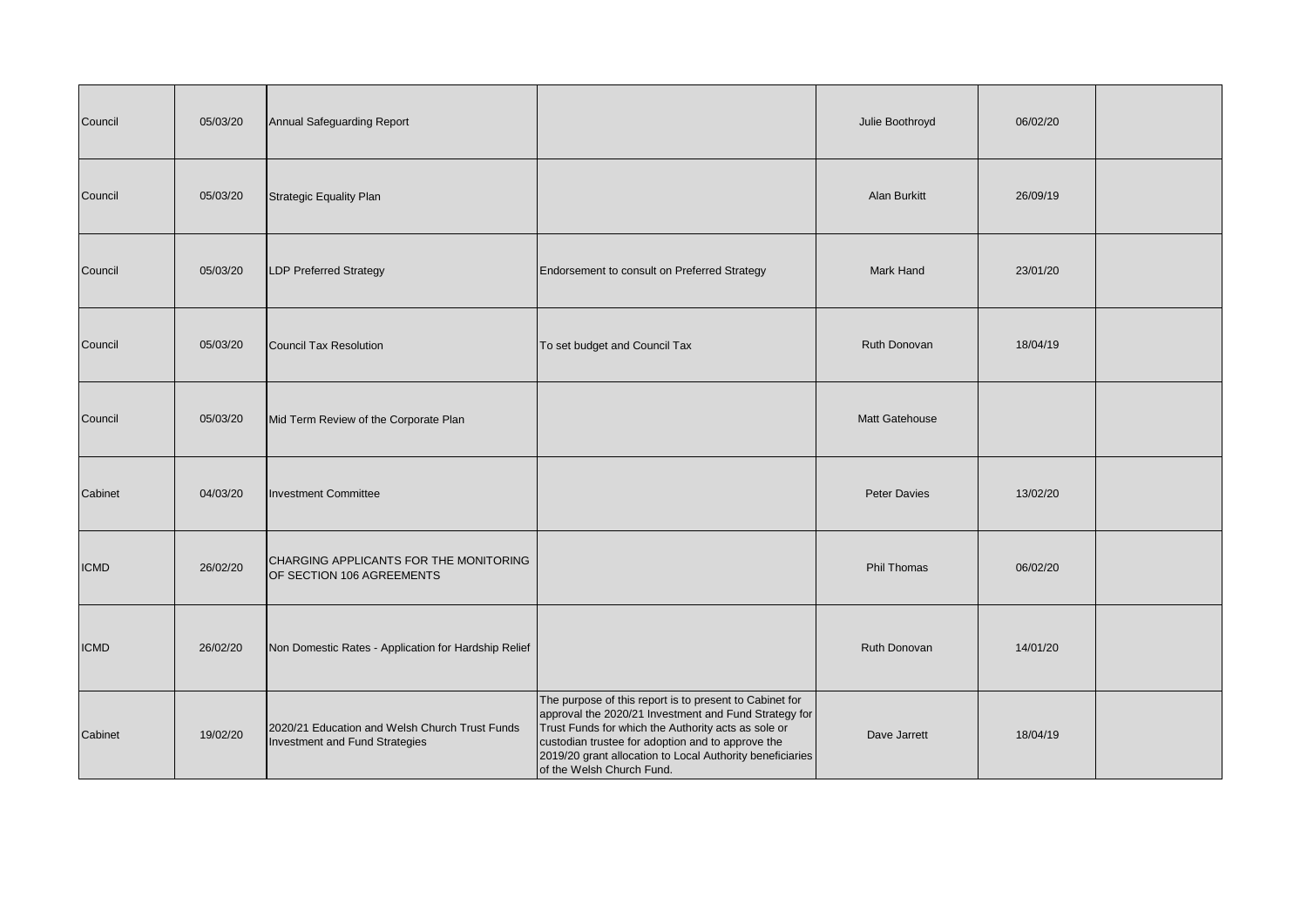| Cabinet     | 19/02/20 | Mid Term Review of the Corporate Plan                                                                                             |                                                                                                                                                     | Matt Gatehouse        |          |  |
|-------------|----------|-----------------------------------------------------------------------------------------------------------------------------------|-----------------------------------------------------------------------------------------------------------------------------------------------------|-----------------------|----------|--|
| Cabinet     | 19/02/20 | Welsh Church Fund Working Group                                                                                                   | The purpose of this report is to make recommendations<br>to Cabinet on the Schedule of Applications 2019/20,<br>meeting 7 held on 5th December 2019 | Dave Jarrett          | 18/04/19 |  |
| Cabinet     | 19/02/20 | Consideration of Final Revenue and Capital Budget<br>Proposals                                                                    |                                                                                                                                                     | <b>Peter Davies</b>   | 03/10/19 |  |
| Cabinet     | 19/02/20 | Proposal to change the school funding formula.                                                                                    |                                                                                                                                                     | Nikki Wellington      |          |  |
| Cabinet     | 19/02/20 | Strategic Review of Outdoor Education                                                                                             |                                                                                                                                                     | <b>Marie Bartlett</b> | 18/10/20 |  |
| Cabinet     | 19/02/20 | Rights of Way Improvement Plan (ROWIP) review/<br>Policy Statement - Results of statutory consultation<br>and proposed Final Plan | To seek approval of the Review of the ROWIP and<br>associated policies                                                                              | <b>Matthew Lewis</b>  | 18/07/19 |  |
| Cabinet     | 17/02/20 | •Einal revenue and capital budget proposals                                                                                       |                                                                                                                                                     | Peter Davies          | 21/09/20 |  |
| <b>ICMD</b> | 29/01/20 | Various roads, county wide Amendment No. 1 of<br>consolidation order 2019 (part 2)                                                |                                                                                                                                                     | Paul Keeble           | 13/01/20 |  |
| Council     | 16/01/20 | Council Tax Reduction Scheme                                                                                                      |                                                                                                                                                     | Ruth Donovan          | 18/04/19 |  |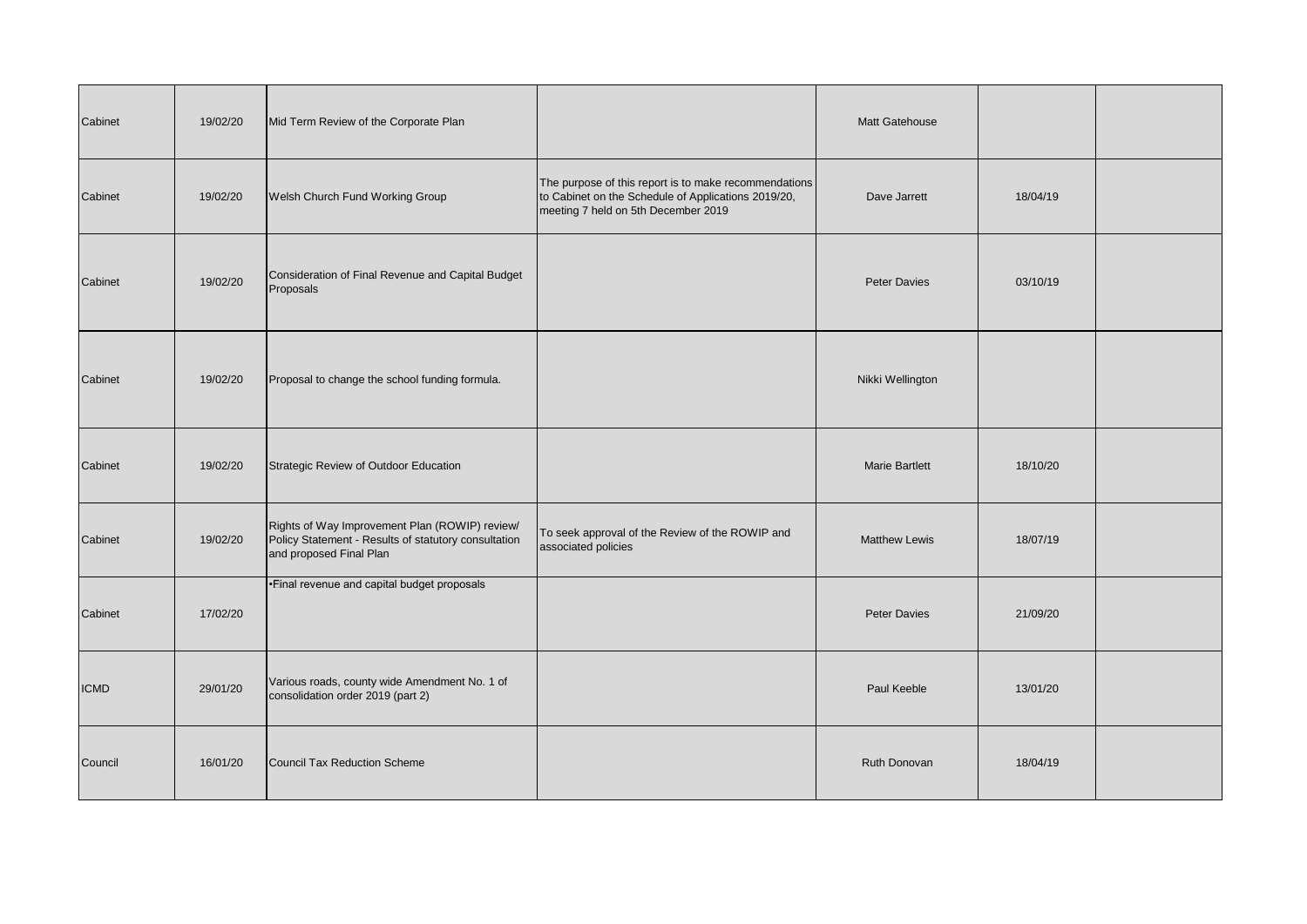| Council | 16/01/20 | Mid Term Review of the Corporate Plan                         |                                                                                                                                                                                    | <b>Peter Davies</b>   | 26/09/19 |          |
|---------|----------|---------------------------------------------------------------|------------------------------------------------------------------------------------------------------------------------------------------------------------------------------------|-----------------------|----------|----------|
| Council | 16/01/20 | Local Development Plan Preferred Strategy                     |                                                                                                                                                                                    | Mark Hand             | 06/09/19 |          |
| Council | 16/01/20 | <b>Constitution Review</b>                                    |                                                                                                                                                                                    | <b>Matt Phillips</b>  | 14/08/19 |          |
| Council | 16/01/20 | Safeguarding - Annual Report to Council                       |                                                                                                                                                                                    | Jane Rodgers          | 20/06/19 |          |
| Council | 16/01/20 | Proposed Development Company                                  |                                                                                                                                                                                    | Deb Hill-Howells      | 16/09/19 | Deferred |
| Cabinet | 08/01/20 | Ethical Employment code of practice - Approval<br>Paper Draft |                                                                                                                                                                                    | <b>Scott James</b>    | 08/11/19 |          |
| Cabinet | 08/01/20 | Budget Monitoring report - month 7 (period 2)                 | The purpose of this report is to provide Members with<br>information on the forecast outturn position of the<br>Authority at end of month reporting for 2019/20<br>financial year. | <b>Mark Howcroft</b>  | 18/04/19 |          |
| Cabinet | 08/01/20 | Redundancy implications within MonLife                        |                                                                                                                                                                                    | <b>Marie Bartlett</b> | 07/11/20 |          |
| Cabinet | 08/01/20 | Homelessness Report                                           |                                                                                                                                                                                    | Deb Hill-Howells      | 07/11/19 |          |
| Cabinet | 08/01/20 | Primary School Places Reiview in Caldicot                     |                                                                                                                                                                                    | Matthew Jones         | 02/10/19 |          |